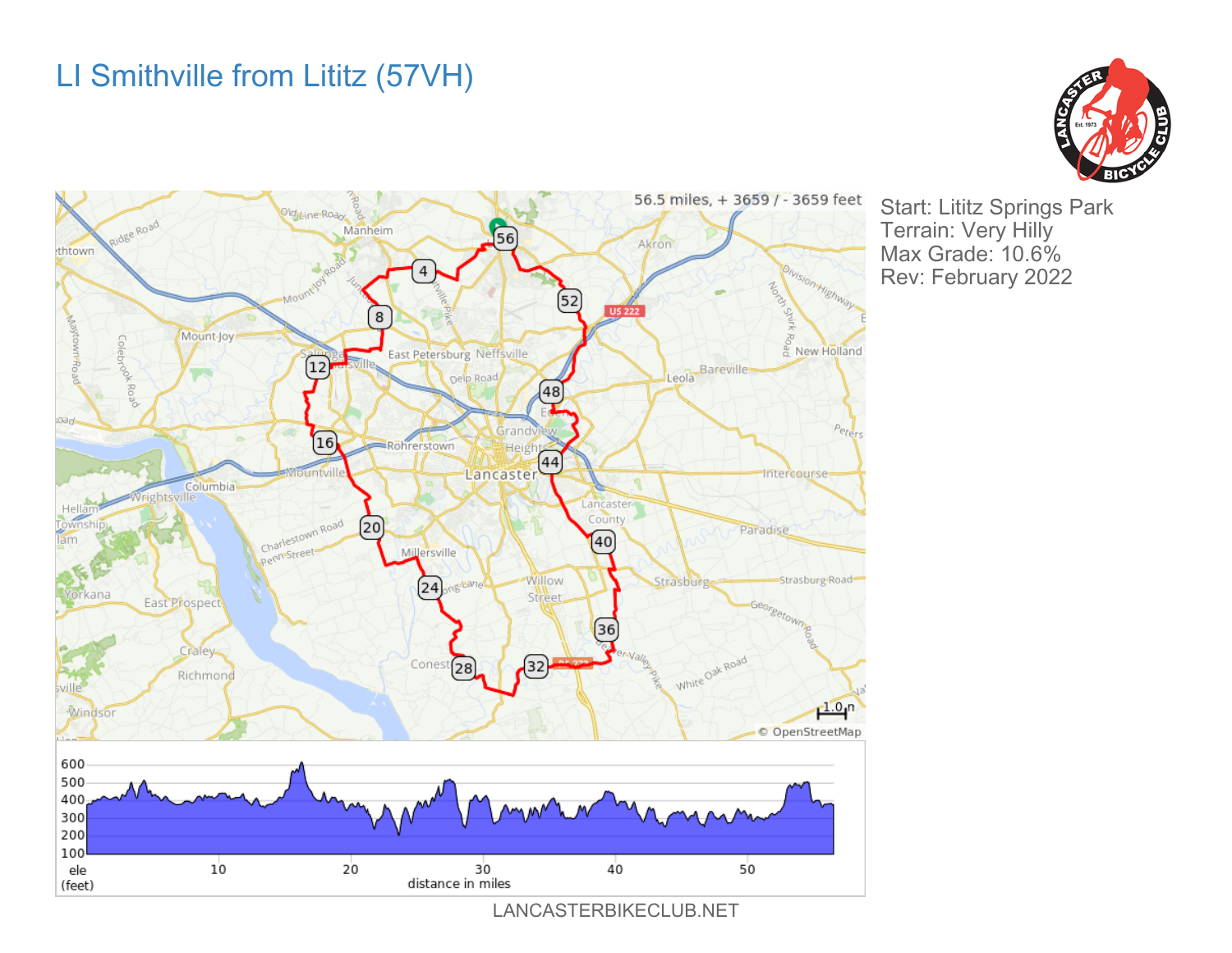## LI Smithville from Lititz (57VH)

| <b>Type</b> | <b>Dist</b> | <b>Note</b>                          |
|-------------|-------------|--------------------------------------|
| Q           | 0.0         | Start of route                       |
|             | 0.1         | R onto N Broad St                    |
|             | 0.1         | R onto W Main St                     |
|             | 0.2         | L onto N Spruce St                   |
|             | 0.3         | R onto Maple St                      |
|             | 0.8         | Continue onto Campus Dr              |
|             | 1.0         | Sharp R onto trail                   |
|             | 1.2         | L toward W Orange St. / PA-<br>772 W |
|             | 1.2         | R onto W Orange St. / PA-<br>772 W   |
|             | 1.2         | L onto Green Acre Rd                 |
|             | 2.6         | R onto Sego Sago Rd                  |
|             | 3.7         | R onto Fruitville Pike               |
|             | 4.4         | Slight L onto Bucknoll Rd            |
|             | 5.4         | L onto Lancaster Rd / PA-72<br>S     |

5.4 miles. +290/-244 feet

\_\_\_\_\_\_\_\_\_\_\_\_\_\_\_\_\_\_\_\_\_\_\_\_\_\_\_\_\_\_\_\_\_

| Type | Dist | <b>Note</b>                        |
|------|------|------------------------------------|
|      | 13.1 | L onto Silver Spring Rd            |
|      | 14.4 | L onto Marietta Ave / PA-23<br>Е   |
|      | 14.6 | R onto Summit Dr                   |
|      | 15.1 | Continue onto Druid Hill Rd        |
|      | 15.5 | L onto Horizon Dr                  |
|      | 16.5 | R onto Stony Battery Rd            |
|      | 16.6 | L onto N Donerville Rd             |
|      | 20.1 | L onto Blue Rock Rd / PA-<br>999 E |
|      | 20.3 | R onto Donerville Rd               |
|      | 21.6 | L onto Letort Rd                   |
|      | 22 6 | Continue onto W Frederick<br>St    |
|      | 22.7 | R onto S Duke St                   |
|      | 23.4 | Continue onto Slackwater Rd        |
|      | 23.6 | Continue onto Stehman Rd           |

| Type | <b>Dist</b> | <b>Note</b>                           |
|------|-------------|---------------------------------------|
|      | 5.7         | R onto Auction Rd                     |
|      | 6.7         | L onto Junction Rd/T-884              |
|      | 9.1         | R onto S Colebrook Rd                 |
|      | 9.2         | L onto Long Rd                        |
|      | 10.5        | L onto Landisville Rd                 |
|      | 10.7        | Continue onto Church St               |
|      | 10.9        | R onto Main St/Old<br>Harrisburg Pike |
|      | 11.0        | Slight L onto Elizabeth St            |
|      | 11.5        | L onto Cooper Ave                     |
|      | 11.6        | R onto Silver Spring Rd               |
|      | 12.0        | Continue onto Clear Spring<br>Rd      |
|      | 12.0        | L onto Silver Spring Rd               |
|      | 12.8        | R onto Nolt Rd                        |
|      | 13.1        | Continue onto Quarry Rd               |

## 7.7 miles. +228/-236 feet

| <b>Type</b> | <b>Dist</b> | <b>Note</b>                                     |
|-------------|-------------|-------------------------------------------------|
|             | 25.5        | L onto Stoney Ln/Stony Ln                       |
|             | 25.6        | R onto Kendig Rd                                |
|             | 27.1        | Continue onto Sand Hill Rd                      |
|             | 28.3        | L to stay on Sandhill Rd                        |
|             | 30.3        | L onto Byerland Church Rd/<br>Covered Bridge Rd |
|             | 33.4        | CAUTION; Dismount to cross<br><b>PA-272 S</b>   |
|             | 33.8        | Continue onto Smithville Rd                     |
|             | 34.7        | L onto Refton Rd/T498                           |
|             | 35.0        | R onto Main St                                  |
|             | 35.3        | L onto Brenneman Rd/T498                        |
|             | 36.3        | R onto Lime Valley Rd                           |
|             | 36.6        | L onto Pequea Ln                                |
|             | 37.7        | R onto Penn Grant Rd                            |
|             | 37.9        | L onto Bridge Rd                                |

14.3 miles. +1047/-1123 feet

 $\mathbf{1}$ 

10.5 miles. +626/-800 feet